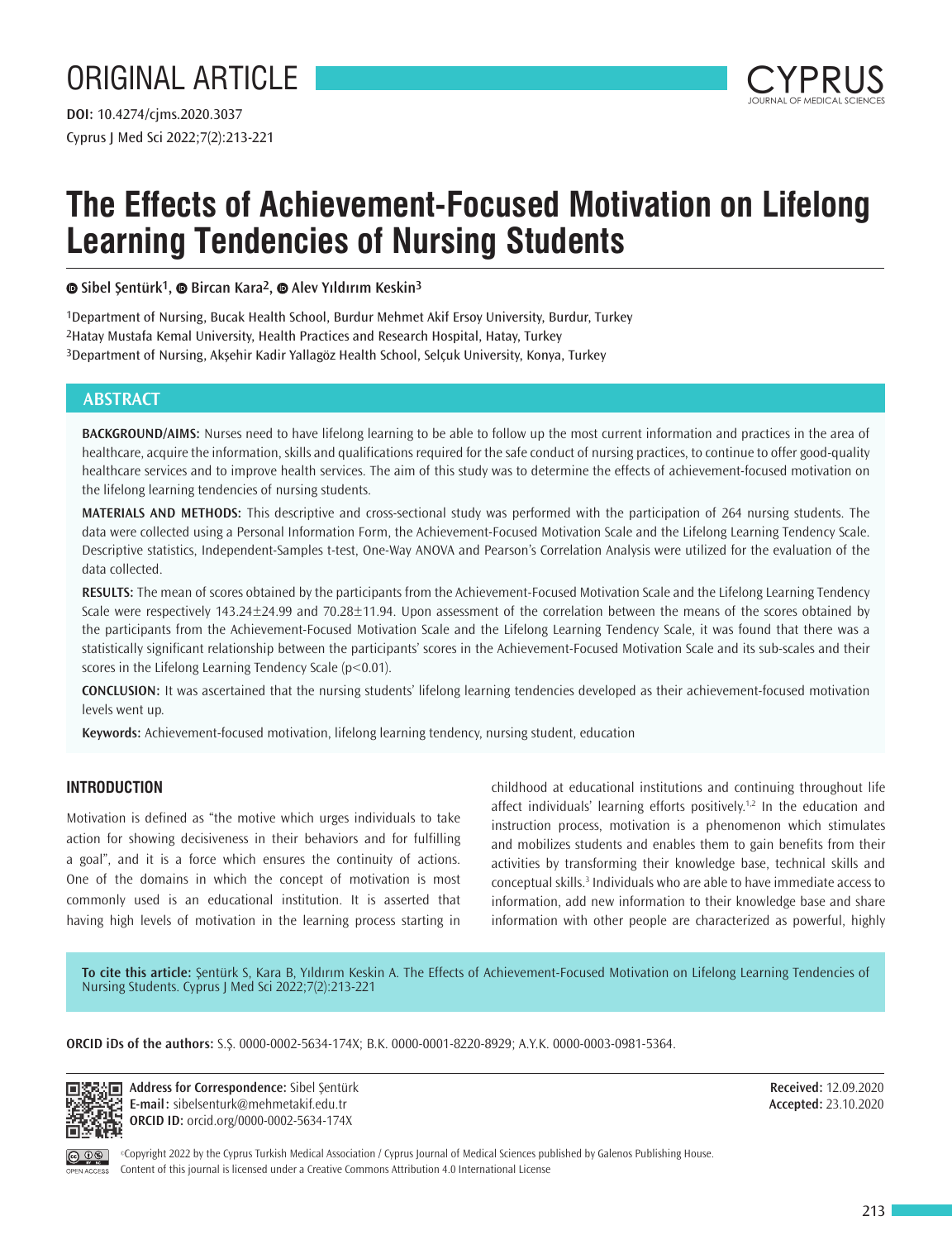motivated and academically successful.<sup>2,3</sup> It is asserted that raising the level of education is also effective in boosting motivation. This is why individuals need to renew, develop, constantly upgrade and transform themselves. Fast developments in the domain of science and technology also accelerate this renewal process of information, and developments in the knowledge base and the renewal of existing information results in information obtained through educational institutions becoming obsolete.4,5 In this sense, the need for those individuals who are capable of following up developments in the field of science and technology, who have access to rapidly changing information, who restructure information and who promote their self-development has increased.<sup>5,6</sup> The need for individuals to develop and renew themselves has brought the concept of lifelong learning to the forefront.<sup>1</sup>

The concept of lifelong learning is used as synonymously for adult education and constant learning and it covers all formal or informal education activities which increase personal, social or professional knowledge, skills and values likely to be gained in any phase of life.<sup>7</sup> It is discerned that the importance of lifelong learning progressively increases in professions where the human being is the essential component. Lifelong learning is also of importance to nursing professionals who are rapidly affected by scientific and technological developments and spend a long time with patients as part of the delivery of healthcare services.<sup>1,8</sup> Nurses need to have lifelong learning to be able to keep up to date with the most current information and practices in the field of healthcare in order to acquire the information, skills and qualifications required for the safe conduct of nursing practices, to continue to offer high-quality healthcare services and to improve health services.

The American Association of Colleges of Nursing, and also, the American Nurses Association and several accredited institutions refer to the lifelong learning responsibilities of nurses.<sup>7</sup> The profession of nursing should strengthen its professional infrastructure and produce and share knowledge with regards to its area of service. It is necessary to focus on this concept so that it will be internalized, especially during the university years and also to support motivational parameters which are likely to encourage student nurses to internalize this concept. Students of nursing colleges are prospective nurses who will play protective and constructive roles in the healthcare of individuals and/or society. In order to contribute to the development of the profession of nursing, institutions offering nursing education are expected to raise the quality of education, and nursing students are supposed to acquire lifelong learning attributes during their college education.<sup>9</sup>

Radi found a statistically significant relationship between Saudi nursing students' academic achievements and their levels of motivation to attend university.<sup>1</sup> Those nursing students with high motivation levels also had higher academic achievement levels. It was particularly emphasized that those individuals who had outstanding academic achievements and focused on having accomplishments had more effective learning activities and processes and continued in this manner throughout their lives.<sup>1</sup> Moreover, in the study by Osma et al.<sup>10</sup>, it was asserted that the most significant factor affecting students' academic achievements during their university years was their level of motivation during their higher education, and ensuring pedagogical reinforcement was essential for the maintenance and enhancement of motivation in order to attain perfection. Furthermore, in the study performed by Odanga<sup>11</sup> in Kenya with the participation of 224 students, it was stated that those students who had self-discipline, had forward-looking future goals, were skilled in time-management and had instruction

and learning settings which supported autonomy had higher selfmotivation levels, as well as higher academic achievement levels. In addition, in their study, it was highlighted that, for students to be able to have high academic achievement levels, to have access to lifelong learning and to motivate themselves, they should be instructed and educated by means of strategies which would raise their motivation levels.<sup>11</sup> After a review of the relevant literature, it was observed that studies on nursing students were intended to identify only the lifelong learning qualities or motivation, but there were only a limited number of studies analyzing the correlations between motivation and lifelong learning tendencies.<sup>1,2,8,12,13</sup> It is clear that promoting the achievementfocused motivation of nursing students together with their lifelong learning qualities will likely assure the protection and development of the healthcare of both individuals and the society. Starting from this point, the aim of this study is to identify the effects of achievementfocused motivation on the lifelong learning tendencies of nursing students.

#### **Research Questions:**

In this study, answers are sought to the following fundamental questions:

**1.** What are the achievement-focused motivation and lifelong learning tendency levels of nursing students?

**2.** Which factors influence the level of achievement-focused motivation and lifelong learning trends in nursing students?

**3.** Does the achievement-focused motivation of nursing students have an impact on their lifelong learning trends?

#### **MATERIALS AND METHODS**

### **Study Design**

A descriptive and cross-sectional design was used in this study.

## **Setting and Sample**

The population of this study consisted of all nursing students who were first, second, third and fourth-year students at the Nursing Department of the School of Health Sciences, İstanbul Gelişim University in the spring semester of the academic year of 2018–2019 (n=300). Sample selection was not performed, and it was aimed to include the whole population in the study. The voluntary participation rate in this study was 88% (n=264). The inclusion criteria of the study comprised the following:

Being a nursing student in the spring semester of the academic year of 2018–2019,

Having no visual or auditory impairments,

Being open to communication and collaboration,

Having no history of psychiatric illness

Agreeing to participate in this study.

#### **Data Collection Instruments**

The data were collected by a Personal Information Form, the Achievement-Focused Motivation Scale and the Lifelong Learning Trends Scale for Turkish students.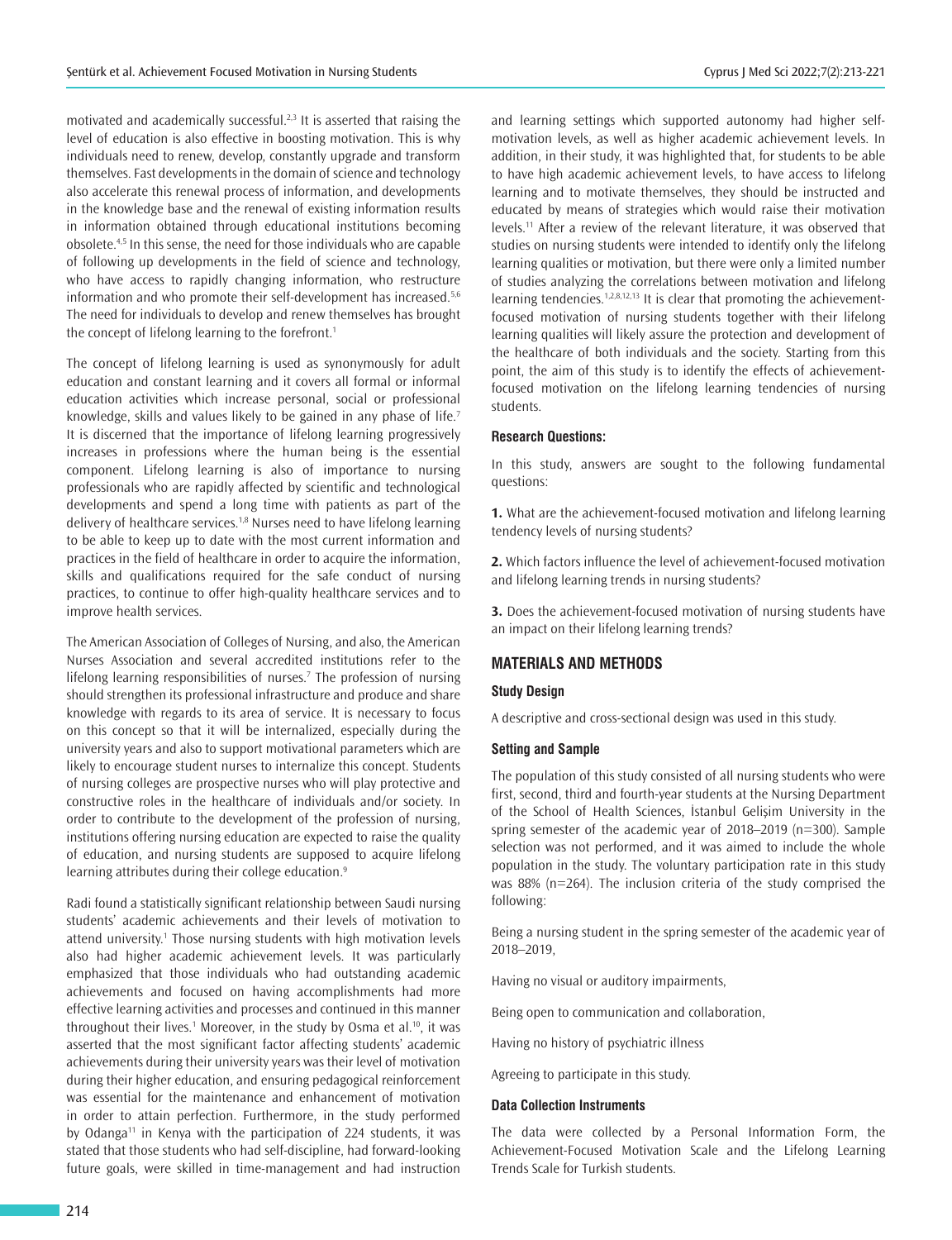## **Personal Information Form**

The Personal Information Form was prepared by the researchers based on the literature.1,4,8,12-14 The form consists of 14 close-ended questions about the students' socio-demographic characteristics such as age, gender, the last school of graduation, mother's education level, mother's profession, father's education level, father's profession, family type, family income status, where they live, whether they chose nursing voluntarily, any membership of student associations and their grade point average (GPA).

#### **Achievement-Focused Motivation Scale (AFMS)**

The Achievement-Focused Motivation Scale which was developed by Semerci<sup>15</sup> to identify the achievement-focused motivation of students was utilized in this study. The Achievement-Focused Motivation Scale, which is scored on the basis of a 5-point Likert scale, comprises 35 items and has four sub-scales. These sub-scales are (a) external effects (12 items), (b) internal effects (9 items), (c) growth of aim (6 items) and (d) self-consciousness (7 items) (minimum score: 35, maximum score: 175). High scores obtained from the overall scale and its sub-scales indicate high levels of motivation. The Cronbach's Alpha Coefficient calculated for the overall scale was 0.89.<sup>15</sup> In this study, the Cronbach's Alpha Coefficient was found to be 0.91.

#### **Lifelong Learning Tendency Scale (LLTS)**

This scale, which was developed by Erdoğan and Arsal<sup>16</sup>, has two subscales, namely, "willingness to learn*"* and "openness to development*"*, and it comprises 17 items. It is a 5-point Likert-type scale (minimum score: 17, maximum score: 85). High scores obtained from this scale demonstrate that lifelong learning tendencies are high. The Cronbach's Alpha Coefficient calculated for the overall scale was 0.86.<sup>16</sup> In this study, the Cronbach's Alpha Coefficient was found to be 0.95.

#### **Data Collection**

The data were collected by the second author between April 15 and May 10, 2019. The Personal Information Form, AFMS and LLTS were applied to all students on different days. The researcher went to each classroom and informed the instructors of the classes about the study before the data collection process. In order to avoid any interruption in the classes where the questionnaire was applied, permission was obtained from the responsible instructor of the class. A questionnaire was applied at the end of a class. Before collecting the data, the purpose of the study was explained to the students, and the voluntary and confidential nature of the study was emphasized. After reading the contents of the consent form, the questionnaire forms were distributed to those who agreed to participate in the study. The participants voluntarily consented and were told they could withdraw from the study at any time without consequences. After the forms were completed, they were collected by the second author. Data collection lasted approximately 20–25 min.

#### **Statistical Analysis**

Data analysis was performed using SPSS 21.0 (Statistical Package for the Social Sciences, Chicago, IL, USA). Categorical variables are presented as frequencies and percentages. Continuous variables are expressed as mean and standard deviation (SD). To evaluate the normality of the data distribution, Shapiro–Wilk or Kolmogorov–Smirnov tests were used. Independent-samples t-tests were used for two groups which had continuous variables, and one-way analysis of variance (ANOVA) was

used for more than two groups. The relationship between the scales was tested using Pearson's correlation analysis. A two-tailed p*-*value <0.05 was considered significant for all analyses.

#### **Ethics Committee Approval**

Before data collection, ethics committee approval was obtained from the Ethics Committee of Non-Interventional Clinical Studies of Burdur Mehmet Akif Ersoy University (decision number: GO 2019/36, date: 06.02.2019). Written permission was obtained from the Director's Office of the School of Health Sciences (decision number: 2019-13-2, meeting date: 08.04.2019). The written consents of the students who participated in the study were obtained after reading an informed consent text. This study was conducted in accordance with the Good Clinical Practices of the World Medical Association (WMA) and the Declaration of Helsinki (and/or the World Psychiatric Association HAWAII Declaration).

## **RESULTS**

Upon the review of descriptive characteristics in association with the scores obtained by the nursing students from AFMS and LLTS, it was found that the mean score obtained from the "external effects*"* subscale of AFMS was 52.34±7.84, the mean score obtained from the "internal effects*"* sub-scale of AFMS was 27.95±6.02, the mean score obtained from the *"*growth of aim*"* sub-scale of AFMS was 27.95±6.02, and the mean score obtained from the *"*self-consciousness*"* sub-scale of AFMS was 27.76±6.07. It was ascertained that the mean score obtained from the overall AFMS was 143.24±24.99, and the mean score in the overall LLTS was 70.28±11.94 (Table 1).

The descriptive characteristics of the nursing students are presented in Table 2. Upon the comparison of the descriptive characteristics with their scores from AFMS and LLTS, it was found that the class year of the nursing students had statistically significant relationships with the "internal effects" and "growth of aim" sub-scales of AFMS (p=0.024, p=0.035). It was discerned that the mean score of the first-year nursing students from the "internal effects" sub-scale (29.32±7.08) was higher than those obtained by the second-, third- and fourthyear nursing students. It was identified that the "external effects" sub-scale of AFMS had statistically significant relationships with the education level and profession of the participants' mothers ( $p=0.005$ ). It was ascertained that those participants with mothers who were primary school graduates or had lower education levels had higher mean scores in the "external effects*"* sub-scale (53.02±8.23) than those whose mothers had higher levels of education, and those students whose mothers were housewives had higher mean scores in the "external effects*"* sub-scale (52.85±7.94) than those with mothers

| Table 1. AFMS and sub-scales with LLTS scores                                      |                |                |                   |  |  |  |  |  |
|------------------------------------------------------------------------------------|----------------|----------------|-------------------|--|--|--|--|--|
| <b>AFMS and sub-scales</b>                                                         | $Min-max/n$    | Mean $\pm$ SD  | Cronbach<br>Alpha |  |  |  |  |  |
| <b>External effects</b>                                                            | $25 - 60/264$  | $52.34 + 7.84$ | 0.92              |  |  |  |  |  |
| Internal effects                                                                   | $7 - 35/264$   | $27.95 + 6.02$ | 0.91              |  |  |  |  |  |
| Growth of aim                                                                      | $7 - 35/264$   | $27.95 + 6.02$ | 0.88              |  |  |  |  |  |
| Self-consciousness                                                                 | $11 - 35/264$  | $27.76 + 6.07$ | 0.90              |  |  |  |  |  |
| <b>AFMS</b> total                                                                  | $67 - 175/264$ | 143.24+24.99   | 0.91              |  |  |  |  |  |
| <b>LLTS</b> total                                                                  | $29 - 85/264$  | 70.28±11.94    | 0.95              |  |  |  |  |  |
| AEMC: Addisconcept Famound Matinatine Carlo: HTC: Lifeland Languign Tandana: Carlo |                |                |                   |  |  |  |  |  |

AFMS: Achievement-Focused Motivation Scale; LLTS: Lifelong Learning Tendency Scale, min: minimum, max: maximum, SD: standard deviation, n: number.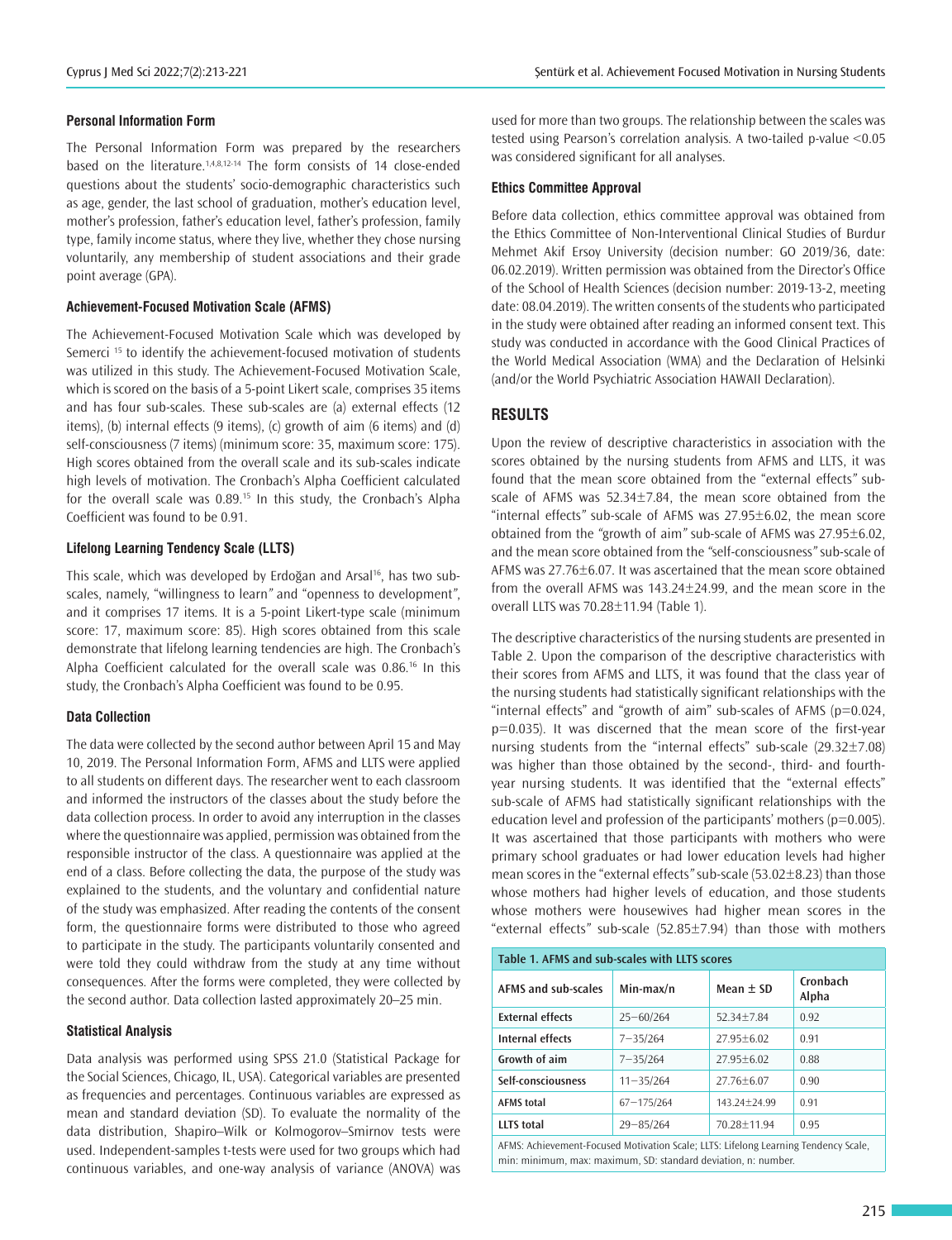| Table 2. Comparison of the Achievement-Focused Motivation Scale (AFMS) and Lifelong Learning Tendency Scale (LLTS) with socio-demographic characteristics of the nursing students<br>216 |                                                             |                               |                                                            |                                                          |                                                                |                                                                    |                                                              |                                                            |
|------------------------------------------------------------------------------------------------------------------------------------------------------------------------------------------|-------------------------------------------------------------|-------------------------------|------------------------------------------------------------|----------------------------------------------------------|----------------------------------------------------------------|--------------------------------------------------------------------|--------------------------------------------------------------|------------------------------------------------------------|
| characteristics<br>Descriptive                                                                                                                                                           | Number                                                      | ℅                             | fects<br>External eff<br>sub-scale                         | Internal effects<br>sub-scale                            | Growth of aim<br>sub-scale                                     | Self-consciousness<br>sub-scale                                    | AFMS<br><b>Total</b>                                         | Total<br>LLTS                                              |
| 26 years and above<br>$22-25$ years<br>$18-21$ years<br>Age*                                                                                                                             | 188<br>$rac{69}{7}$                                         | 71.2<br>$26.1$<br>$2.7$       | 54.00±6.34<br>55.00 ± 8.42<br>54.00±4.41                   | 26.47±5.35<br>$29.42 \pm 5.19$<br>28.44±6.21             | $29.42 \pm 5.19$<br>26.47±5.35<br>28.44±6.21                   | 28.06±6.47<br>26.76±4.99<br>29.57±3.69                             | 138.85±19.75<br>151.71±17.68<br>144.53±26.74                 | 70.82±12.29<br>$69.10 + 10.96$<br>77.14±7.88               |
| <b>Test statistics</b><br>p-value                                                                                                                                                        |                                                             |                               | 0.470<br>0.626                                             | 0.054<br>2.955                                           | 2.295<br>0.054                                                 | 0.230<br>1.477                                                     | 0.180<br>1.727                                               | 2.529<br>$0.082\,$                                         |
| Gender**<br>Female<br>Male                                                                                                                                                               | 198<br>66                                                   | 75.0<br>25.0                  | 52.85±7.90<br>$50.81 \pm 7.49$                             | 28.28±6.26<br>26.96±5.15                                 | 28.28±6.26<br>$26.96 \pm 5.15$                                 | 28.03±6.33<br>$26.98 + 5.21$                                       | 144.95±26.05<br>128.10±20.83                                 | $70.64 \pm 12.54$<br>69.18±9.92                            |
| Test statistics<br>p-value                                                                                                                                                               |                                                             |                               | 0.067<br>$0.067\,$                                         | 0.124<br>3.429                                           | 3.429<br>0.124                                                 | 2.282                                                              | 4.317<br>0.054                                               | 0.389<br>5.337                                             |
| Second year<br>Fourth year<br>Class year*<br>Third year<br>First year                                                                                                                    | $\frac{107}{24}$<br>$\begin{array}{c} 65 \\ 48 \end{array}$ | $18.2$<br>40.5<br>32.2<br>9.1 | 52.64±6.38<br>51.78±6.60<br>52.25±7.42<br>$52.91 \pm 9.94$ | $27.77 + 4.90$<br>27.45±5.38<br>29.32±7.08<br>25.70±5.93 | 29.32±7.08<br>$27.77 + 4.90$<br>$27.45 \pm 5.38$<br>25.70±5.93 | $26.43 + 5.09$<br>29.70±7.42<br>$26.99 + 4.91$<br>$27.04 \pm 6.01$ | 141.14±19.78<br>149.32±31.93<br>140.00±20.23<br>138.33±22.74 | 70.33±10.35<br>70.22±15.32<br>$69.63 + 9.96$<br>71.79±9.94 |
| <b>Test statistics</b><br>p-value                                                                                                                                                        |                                                             |                               | 1.695<br>0.761                                             | a>d; a>c<br>0.024<br>1.167                               | a>d; a>c<br>0.035<br>2.910                                     | 0.110<br>2.377                                                     | 4.273<br>0.118                                               | 1.532<br>0.974                                             |
| Grade point average (GPA)                                                                                                                                                                |                                                             |                               | $.50 - 3.80$<br>$2.64 \pm 0.46$ (1                         |                                                          |                                                                |                                                                    |                                                              |                                                            |
| Mothers' education level*<br>Primary school or below<br>Tertiary education<br>Secondary school                                                                                           | $183$<br>59<br>22                                           | 69.3<br>22.3<br>8.4           | $42.27 \pm 8.10$<br>53.02 ± 8.23<br>52.15±5.57             | 28.18±6.24<br>27.15±5.96<br>28.27±4.01                   | $27.15 \pm 5.96$<br>28.18±6.24<br>28.27±4.01                   | 28.04 ± 6.35<br>$27.57 \pm 5.67$<br>26.00 ± 4.42                   | 145.25±26.72<br>135.63±19.08<br>139.84±20.31                 | $70.91 \pm 13.18$<br>$69.00 + 9.20$<br>68.47±5.81          |
| Test statistics<br>p-value                                                                                                                                                               |                                                             |                               | $a > c$ ; $b > c$<br>0.005<br>5.481                        | 0.507<br>0.681                                           | 0.507<br>0.681                                                 | 0.319<br>1.149                                                     | 0.116<br>2.174                                               | 0.428<br>0.852                                             |
| Mothers' profession*<br>Civil servant<br>Housewife<br>Worker                                                                                                                             | 213<br>77                                                   | 80.7<br>12.9<br>6.4           | 52.05±5.65<br>46.52±8.29<br>52.85±7.94                     | 28.14±6.25<br>26.67±5.21<br>28.23±4.27                   | 28.14±6.25<br>28.23±4.27<br>$26.67 + 5.21$                     | 28.17±6.20<br>25.05±4.56<br>26.58±5.54                             | 144.83±26.05<br>$728.55 \pm 18.27$<br>$132.64 \pm 19.59$     | 71.29±12.11<br>64.76±11.82<br>$68.58 + 5.60$               |
| <b>Test statistics</b><br>p-value                                                                                                                                                        |                                                             |                               | a, b > c<br>0.005<br>5.324                                 | 0.414<br>0.885                                           | 0.885<br>0.414                                                 | 2.842<br>0.060                                                     | 2.588<br>$0.077$                                             | a, b>c<br>0.010<br>4.696                                   |
| Fathers' education level*<br>Primary school or below<br>Tertiary education<br>Secondary school                                                                                           | 155<br>28<br>$\overline{\rm s}$                             | 10.6<br>58.7<br>30.7          | 53.34±8.50<br>$51.12 \pm 5.55$<br>$50.39 + 9.00$           | 28.56±6.66<br>27.08±4.91<br>$27.14 + 4.85$               | 28.56±6.66<br>$27.14 \pm 4.85$<br>27.08±4.91                   | 28.25±6.68<br>$26.60 + 5.45$<br>27.24±4.93                         | 146.34±28.03<br>138.98±17.97<br>138.35±22.58                 | $70.53 \pm 14.10$<br>$69.87 + 8.10$<br>$70.03 + 7.67$      |
| Test statistics<br>p-value                                                                                                                                                               |                                                             |                               | 0.044<br>3.153<br>$\sqrt{e}$                               | 1.896<br>0.152                                           | 1.896<br>0.152                                                 | 0.274<br>1.301                                                     | 2.949<br>0.054                                               | 0.917<br>$0.087\,$                                         |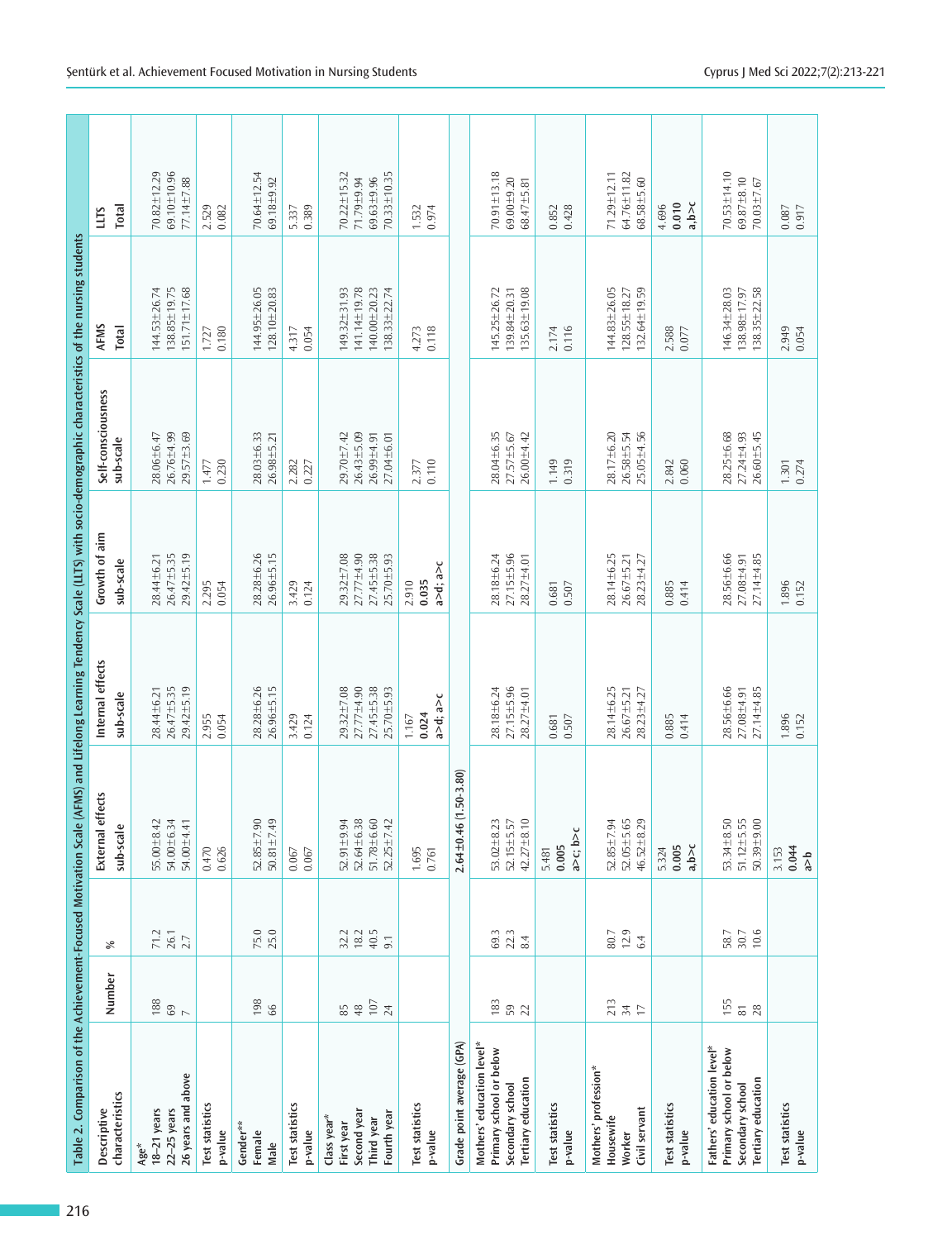| Table 2. Continued                                                                                                     |                                            |                                         |                                                      |                                                          |                                                                        |                                                                                                                         |                                                              |                                                                       |
|------------------------------------------------------------------------------------------------------------------------|--------------------------------------------|-----------------------------------------|------------------------------------------------------|----------------------------------------------------------|------------------------------------------------------------------------|-------------------------------------------------------------------------------------------------------------------------|--------------------------------------------------------------|-----------------------------------------------------------------------|
| characteristics<br>Descriptive                                                                                         | Number                                     | %                                       | External effects<br>sub-scale                        | Internal effects<br>sub-scale                            | Growth of aim<br>sub-scale                                             | Self-consciousness<br>sub-scale                                                                                         | AFMS<br>Total                                                | Total<br><b>LLTS</b>                                                  |
| Fathers' profession*<br>Civil servant<br>Not working<br>Worker<br>Retired                                              | $25$ $153$<br>$\sqrt{6}$<br>$\overline{0}$ | 53.0<br>25.4<br>$9.\overline{5}$<br>7.1 | 55.91±4.70<br>49.94±7.18<br>48.68±8.78<br>51.68±8.34 | 37.04±8.05<br>32.64±6.86<br>$30.31 + 8.12$<br>35.35±7.77 | $26.28 + 5.26$<br>$27.64 \pm 6.09$<br>$30.13 + 5.73$<br>$25.05 + 5.16$ | $26.40 + 5.40$<br>27.22±6.28<br>30.19±5.38<br>25.36±5.31                                                                | 141.91±25.96<br>153.28±20.28<br>130.68±23.49<br>134.00±22.87 | $69.26 \pm 13.66$<br>$69.08 \pm 8.24$<br>74.22±8.24<br>$66.10 + 8.90$ |
| <b>Test statistics</b><br>p-value                                                                                      |                                            |                                         | $c$ a, b,d<br>0.000<br>7.976                         | $c$ a,b,d<br>0.001<br>5.443                              | $c$ a, b,d<br>0.001<br>5.443                                           | $c$ a,b,d<br>0.001<br>5.651                                                                                             | $c$ a, b, d<br>0.000<br>6.926                                | $c$ a,b,d<br>3.776<br>0.011                                           |
| Expanded family<br>Nuclear family<br>Broken family<br>Family type*                                                     | 199<br>$\overline{6}$<br>$\rightarrow$     | 75.4<br>1.5<br>23.1                     | $51.94 \pm 8.20$<br>53.00 ± 8.86<br>53.60±6.42       | 40.50±3.10<br>$35.72 \pm 7.55$<br>34.88±7.87             | 31.00±35.91<br>$27.96 \pm 6.15$<br>27.73±5.70                          | $27.63 \pm 6.23$<br>27.75±5.50<br>28.19±5.64                                                                            | 142.44±25.86<br>145.26±22.36<br>152.25±19.27                 | $69.14 \pm 12.66$<br>80.00±3.82<br>73.36±8.63                         |
| <b>Test statistics</b><br>p-value                                                                                      |                                            |                                         | 1.056<br>0.349                                       | 0.548<br>0.549                                           | 0.549<br>0.548                                                         | 0.196<br>0.822                                                                                                          | 0.559<br>0.572                                               | 0.014<br>4.370<br>්ර                                                  |
| Income below expenditure<br>Income above expenditure<br>Family income level*<br>Income equal to<br>expenditure         | 161<br>$82\,$<br>$\overline{21}$           | 31.0<br>$61.0\,$<br>8.0                 | 54.76±4.65<br>$51.40 + 0.60$<br>52.51±6.34           | $37.23 \pm 7.05$<br>35.30±9.13<br>34.82±7.07             | 29.19±4.90<br>$28.06 + 7.15$<br>27.74±5.51                             | $29.61 \pm 5.60$<br>$27.60 + 5.11$<br>27.62±7.71                                                                        | 150.80±19.15<br>$142.68 + 21.19$<br>142.39±32.15             | $66.81 \pm 16.03$<br>73.42±8.20<br>71.63±9.30                         |
| <b>Test statistics</b><br>p-value                                                                                      |                                            |                                         | 1.635<br>0.197                                       | 0.550<br>0.577                                           | 0.550<br>0.577                                                         | 0.349<br>1.097                                                                                                          | 1.050<br>0.351                                               | 0.005<br>5.389<br>$\tilde{\Delta}$                                    |
| At home with roommate<br>In apartment/dormitory<br>At home with family<br>Place of residence*                          | 105<br>113<br>46                           | 39.8<br>$17.4$<br>42.8                  | 54.06±0.13<br>$51.92 + 9.68$<br>49.45±7.01           | 36.40±7.08<br>31.95±7.29<br>$35.32 \pm 8.25$             | 27.79±6.76<br>28.77±5.60<br>26.50±4.66                                 | $28.74 \pm 4.90$<br>27.71±7.09<br>$25.67 \pm 5.34$                                                                      | 147.98±19.12<br>142.76±30.01<br>133.58±20.27                 | 73.28±10.23<br>68.04±14.03<br>$69.91 \pm 8.11$                        |
| <b>Test statistics</b><br>p-value                                                                                      |                                            |                                         | a>b; a>c<br>0.003<br>6.031                           | 0.005<br>5.455<br>$\frac{q}{q}$                          | 0.005<br>5.455<br>$\frac{1}{6}$                                        | 0.016<br>4.181<br>$\frac{1}{6}$                                                                                         | 0.004<br>5.524<br>$\frac{1}{6}$                              | a>b; a>c<br>5.8133<br>0.003                                           |
| Voluntary selection of the<br>profession**<br>Yes<br>$\stackrel{\mathtt{o}}{\mathsf{z}}$                               | $\frac{217}{47}$                           | 82.2<br>17.8                            | 48.19±8.75<br>53.24±7.34                             | 35.89±7.46<br>$31.80 + 8.33$                             | $26.31 \pm 5.76$<br>28.31±6.03                                         | 28.27±6.09<br>$25.42 \pm 5.48$                                                                                          | 131.74±24.45<br>145.73±24.45                                 | 70.91±12.36<br>$67.34 \pm 9.31$                                       |
| <b>Test statistics</b><br>p-value                                                                                      |                                            |                                         | 0.000<br>2.392                                       | 0.001<br>0.412                                           | 0.039<br>$0.001$                                                       | 0.003<br>1.049                                                                                                          | 0.000<br>0.460                                               | 1.664<br>0.063                                                        |
| Membership to student<br>$clubs**$<br>Yes<br>$\frac{1}{2}$                                                             | 229<br>35                                  | 13.3<br>86.7                            | 48.40±12.82<br>52.95±6.60                            | 33.22±10.46<br>35.46±7.25                                | 24.74±8.66<br>28.44±5.36                                               | $25.51 \pm 9.03$<br>$23.11 \pm 5.43$                                                                                    | 131.88±39.66<br>144.97±21.51                                 | 65.48±21.21<br>$71.01 + 9.66$                                         |
| <b>Test statistics</b><br>p-value                                                                                      |                                            |                                         | 47.516<br>0.001                                      | 20.119<br>0.113                                          | 33.349<br>0.001                                                        | 33.178<br>0.018                                                                                                         | 46.648<br>0.004                                              | 56.086<br>0.010                                                       |
| *Independent-Samples t-test was used in comparisons with two groups which had<br>Significant values are shown in bold. |                                            |                                         |                                                      |                                                          |                                                                        | continuous variables, whilst **One-Way Analysis of Variance (ANOVA) was utilized in comparison of more than two groups. |                                                              |                                                                       |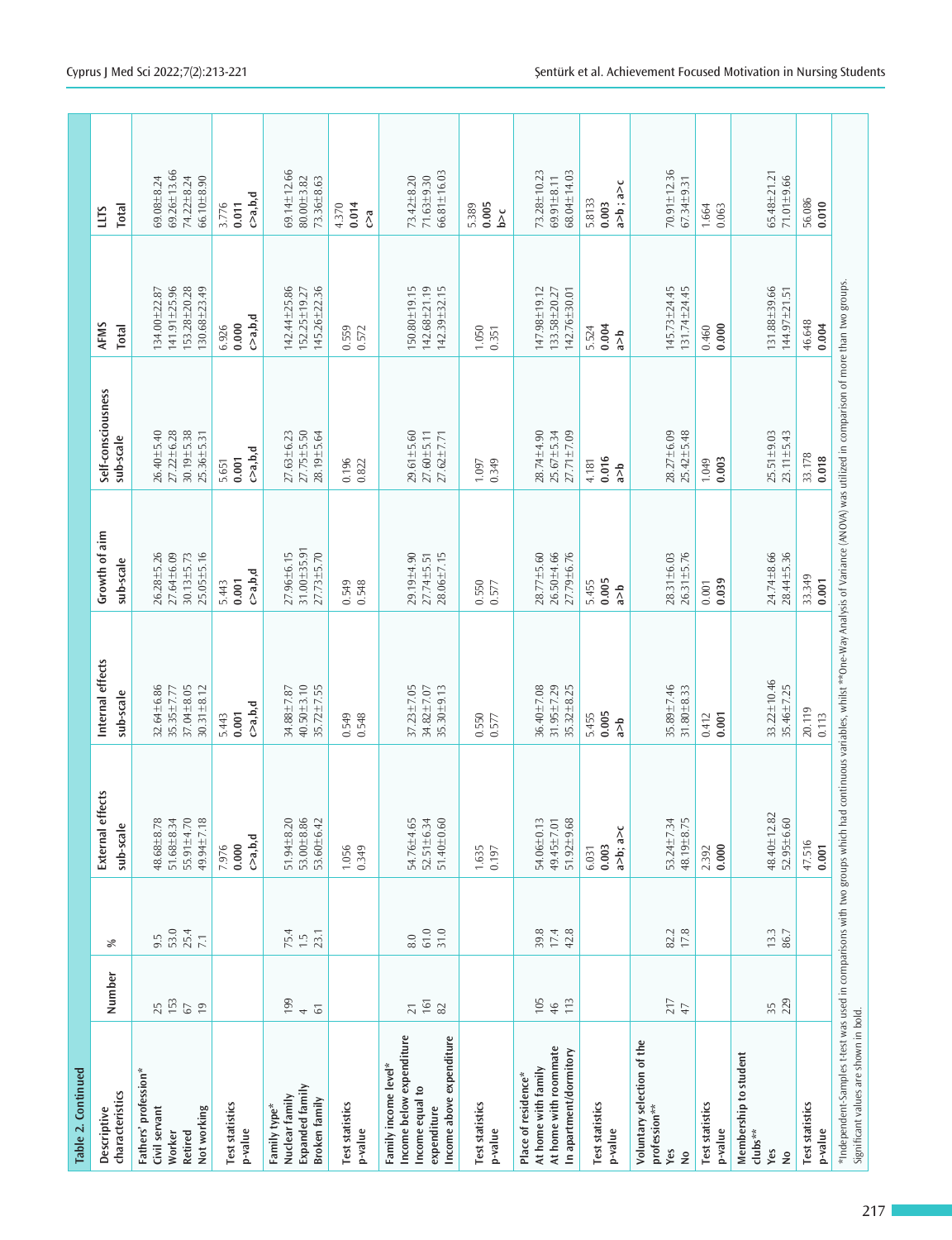employed in other professions. Furthermore, it was found that there was a statistically significant relationship between the profession of the participants' mothers and their mean scores obtained from LLTS (p=0.010). Table 2 shows that those students whose mothers were housewives had higher mean scores in LLTS than those with mothers employed in other professions. In addition, it was found that the mean scores of the participants from the "external effects*"* sub-scale of AFMS had statistically significant relationships with the education level and profession of the participants' fathers ( $p=0.044$ ,  $p=0.000$ ). It was ascertained that the mean score obtained from the "external effects*"* sub-scale from those students with fathers who were primary school graduates or had lower education levels (53.34±8.50) was higher than those with fathers who had higher levels of education. It was found that the mean score obtained from the "external effects*"* sub-scale from those participants who had retired fathers (55.91±4.70) was higher. It was identified that the residence place of the participants had statistically significant relationships with their mean scores in the "external effects", "internal effects", "growth of aim*"* and "selfconsciousness" sub-scales of AFMS, the overall AFMS and the overall LLTS (respectively  $p=0.003$ ,  $p=0.005$ ,  $p=0.005$ ,  $p=0.016$ ,  $p=0.004$ , p=0.003), and the mean scores obtained from those participants living with their families in the "external effects", "internal effects", "growth of aim", "self-consciousness" sub-scales of AFMS, the overall AFMS and the overall LLTS (54.06±0.13) were higher than for those living in other places of residence. Likewise, it was found that the voluntary selection of the profession of nursing by the participants had statistically significant relationships with their mean scores in the "external effects", "internal effects", "growth of aim" and "self-consciousness" sub-scales of AFMS, the overall AFMS and the overall LLTS (respectively  $p=0.000$ ,  $p=0.001$ ,  $p=0.039$ ,  $p=0.003$ ,  $p=0.000$ ,  $p=0.063$ ). The mean scores obtained by the participants voluntarily selecting the profession of nursing in the "external effects", "internal effects", "growth of aim", "self-conscious" sub-scales of AFMS, the overall AFMS and the overall LLTS were higher than those obtained from those participants who entered the profession of nursing involuntarily. It was ascertained that student club membership had statistically significant relationships with the mean scores obtained from the participants in the "external effects", "growth of aim" and "self-consciousness" sub-scales of AFMS,

the overall AFMS and the overall LLTS ( $p=0.001$ ,  $p=0.001$ ,  $p=0.018$ , p=0.004, p=0.010, respectively) (Table 2).

Upon evaluation of the correlation between the mean scores obtained by the participants from AFMS and LLTS, it was found that the mean score obtained by the participants in the "external effects" sub-scale of the AFMS had statistically significant positive relationships with their mean scores in the "internal effects" sub-scale ( $p=0.000$ ,  $r=0.716$ ), "growth of aim" sub-scale (p=0.000, r=0.721), "self-consciousness" sub-scale ( $p=0.000$ ,  $r=0.765$ ) of AFMS, the overall AFMS ( $p=0.000$ ,  $r=0.899$ ) and the overall LLTS ( $p=0.000$ ,  $r=0.700$ ) at a level of 1%. It was determined that the mean score obtained by the participants in the "internal effects" sub-scale of AFMS had statistically significant positive relationships with their mean scores in the "growth of aim" sub-scale  $(p=0.000, r=0.786)$  and "self-consciousness" sub-scale  $(p=0.000, r=0.066)$  $r=0.753$ ) of AFMS, the overall AFMS ( $p=0.000$ ,  $r=0.911$ ) and the overall LLTS ( $p=0.000$ ,  $r=0.689$ ) at a level of 1%. Moreover, it was observed that the mean score obtained by the participants in the "growth of aim" sub-scale of AFMS had statistically significant positive relationships with their mean scores obtained from the "self-consciousness" sub-scale  $(p=0.000, r=0.758)$  of AFMS, the overall AFMS  $(p=0.000, r=0.896)$  and the overall LLTS ( $p=0.000$ ,  $r=0.682$ ). It was seen that the mean score of the participants in the "self-consciousness" sub-scale of AFMS had statistically significant positive relationships with their mean scores in the overall AFMS ( $p=0.000$ ,  $r=0.900$ ) and the overall LLTS ( $p=0.000$ , r=0.721). It was found that there was a statistically significant positive relationship between the mean scores obtained by the participants from the overall AFMS and the overall LLTS ( $p=0.000$ ,  $r=0.774$ ). The participants' GPAs had statistically significant positive relationships with their mean scores in the "internal effects" sub-scale ( $p=0.005$ ,  $r=0.171$ ), "growth of aim" sub-scale (p=0.000, r=0.252) and "self-consciousness" sub-scale ( $p=0.007$ ,  $r=0.167$ ) of AFMS, the overall AFMS ( $p=0.001$ ,  $r=0.196$ ) and the overall LLTS ( $p=0.004$ ,  $r=0.178$ ) (Table 3).

### **DISCUSSION**

Motivation for learning has become a precondition for the fulfillment and sustainability of lifelong learning in the information society of the

| Table 3. Correlation between AFMS-Subscales and LLTS with GPA                                                     |              |                         |                  |                          |                |              |              |  |
|-------------------------------------------------------------------------------------------------------------------|--------------|-------------------------|------------------|--------------------------|----------------|--------------|--------------|--|
|                                                                                                                   |              | <b>External effects</b> | Internal effects | Growth of aim            | Self-conscious | <b>AFMS</b>  | <b>LLTS</b>  |  |
|                                                                                                                   |              |                         |                  |                          |                | total score  | total score  |  |
| <b>External effects</b>                                                                                           |              |                         | 0.716            | 0.721                    | 0.765          | 0.899        | 0.700        |  |
|                                                                                                                   | p            |                         | 0.000            | 0.000                    | 0.000          | 0.000        | 0.000        |  |
| Internal effects                                                                                                  |              | 0.716                   |                  | 0.786                    | 0.753          | 0.911        | 0.689        |  |
|                                                                                                                   | p            | 0.000                   | $\sim$           | 0.000                    | 0.000          | 0.000        | 0.000        |  |
| Growth of aim                                                                                                     |              | 0.721                   | 0.786            |                          | 0.758          | 0.896        | 0.682        |  |
|                                                                                                                   | p            | 0.000                   | 0.000            | $\overline{\phantom{a}}$ | 0.000          | 0.000        | 0.000        |  |
| Self-conscious                                                                                                    |              | 0.765                   | 0.753            | 0.758                    | 1              | 0.900        | 0.721        |  |
|                                                                                                                   | p            | 0.000                   | 0.000            | 0.000                    | $\sim$         | 0.000        | 0.000        |  |
| <b>AFMS</b>                                                                                                       |              | 0.899                   | 0.911            | 0.896                    | 0.900          | $\mathbf{1}$ | 0.774        |  |
| total score                                                                                                       | $\mathsf{D}$ | 0.000                   | 0.000            | 0.000                    | 0.000          |              | 0.000        |  |
| <b>LLTS</b>                                                                                                       |              | 0.700                   | 0.689            | 0.682                    | 0.721          | 0.774        | $\mathbf{1}$ |  |
| total score                                                                                                       | p            | 0.000                   | 0.000            | 0.000                    | 0.000          | 0.000        | $\sim$       |  |
|                                                                                                                   |              | 0.132                   | 0.171            | 0.252                    | 0.167          | 0.196        | 0.178        |  |
| <b>GPA</b>                                                                                                        | D            | 0.092                   | 0.005            | 0.000                    | 0.007          | 0.001        | 0.004        |  |
| n<0.01; AEMS; Achiovament Fecused Metustion Scale LUTS; Lifeleng Learning Tendency Scale CBA; grade point average |              |                         |                  |                          |                |              |              |  |

p<0.01; AFMS: Achievement-Focused Motivation Scale, LLTS: Lifelong Learning Tendency Scale, GPA: grade point average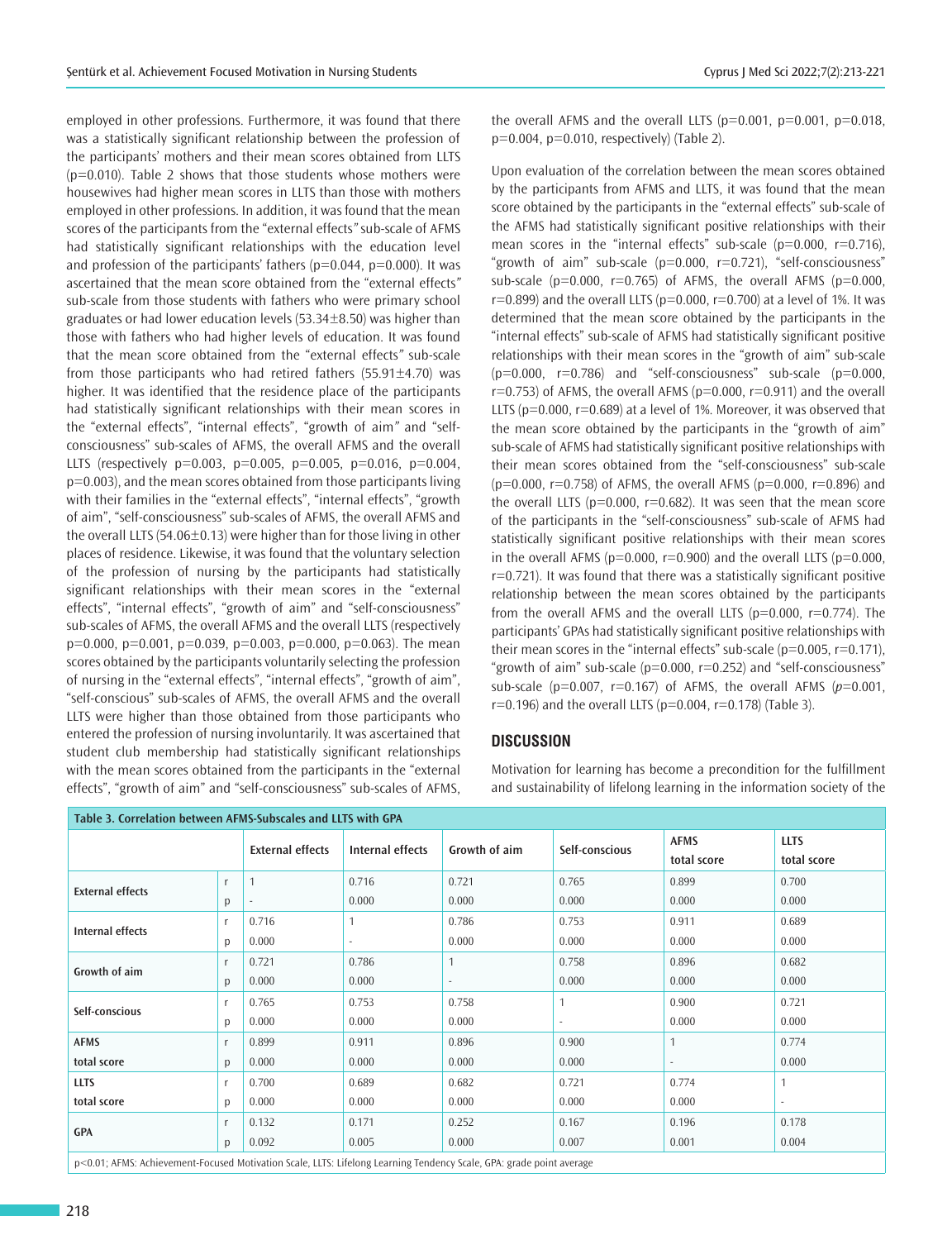$21<sup>st</sup>$  century. In the context of this precondition, in order to adapt to changing technology and the information age and gain the necessary knowledge, skills, attitudes and qualifications, it is important to raise individuals who are able to self-learn, research, wonder, question, look from a critical perspective, solve problems, become highly motivated and perceive learning as a process continuing throughout their lives.<sup>4,13</sup> For this reason, this study was conducted to determine the effects of achievement-focused motivation on the lifelong learning tendencies of nursing students in light of the relevant literature.

In this study, the mean score of the participants in LLTS was 70.28±11.94. Upon a review of the relevant literature, it was seen that there are studies arguing that participants have lifelong learning tendencies.<sup>6,17-20</sup> As nursing students are highly inclined toward lifelong learning, it is thought that they are interested in lifelong learning and have sufficient motivation, and even if they are faced with difficulties in organizing and performing lifelong learning activities, they can overcome these difficulties as they have positive tendencies toward lifelong learning.

In this study, the mean score of the participants in the overall AFMS and their mean sub-scale scores were seen to be at a high level. This result was in a similar vein to the findings in the relevant literature,<sup>1-3,6,21,22</sup> and high scores obtained from the overall AFMS and its sub-scales indicate that the college department in which students are enrolled has an effect on their achievement-focused motivation levels and lifelong learning tendencies, and students have positive feelings toward their college and instructors.

It was found that the place of residence of the participants had effects on their scores in LLTS and AFMS. It was determined that the mean scores obtained in LLTS and AFMS from those participants living with their families were significantly higher than those obtained from those participants living in a home with roommates, in dormitories or in apartments. In the light of these results, it may be argued that living together with family promotes the students' confidence which emanates from a family setting leads students to assume positive roles, enhances their knowledge, skills, attitudes, achievements, motivation and lifelong learning tendencies and has positive effects on these students.

It was found that the mean scores of the participants in LLTS were in general high on the basis of their class year. However, there was no statistically significant difference in the mean LLTS scores in this respect  $(p>0.05)$ . It was discerned that, in the relevant literature, on the one hand, there are studies with analogous results,<sup>19</sup> while on the other hand, certain studies contradicted this finding of this study.<sup>18,20,23,24</sup> Additionally, the class year of the participants had statistically significant relationships with their mean scores in the "internal effects" sub-scale and "growth of aim" sub-scale of AFMS ( $p$ <0.05). The mean score obtained by the first-year nursing students in the "internal effects" subscale of AFMS (29.32 $\pm$ 7.08) was found to be higher than those obtained by the second-, third- and fourth-year students. As the class years advanced, the mean scores obtained from the "internal effects" subscale decreased. It is thought that the differences in research findings are likely to have arisen from differences in schools, areas of practical application, the students' expectations and whether these expectations were met or not.

It was ascertained that the profession of the participants' fathers had statistically significant associations with their mean scores in LLTS and

AFMS and its sub-scales, whilst the profession and education level of the participants' mothers had statistically significant associations only with their mean scores in LLTS and the "external effects" sub-scale of AFMS. The study performed in 2016 by Denat et al.<sup>13</sup> stated that the education level of parents had no effect on lifelong learning tendencies. The study conducted in 2017 by Karaduman and Tarhan<sup>19</sup> identified that, on the basis of the education level of fathers, there was a statistically significant difference in lifelong learning tendencies, whereas the education level of mothers had no statistically significant effect on lifelong learning tendencies. In light of these results, it may be inferred that gender roles have effects on the scores obtained from AFMS and LLTS. In addition, in view of the fact that the students' fathers had better professions and higher education levels than their mothers did, and most mothers were housewives (80.7%) according to an examination of the sociodemographic data of this study, it is thought that the fathers supported their children in terms of lifelong learning in addition to the patriarchal family structure of the Turkish society.

It was found that those participants who voluntarily selected nursing as a profession had significantly higher AFMS and LLTS scores. Ünal and Akay<sup>25</sup> identified a moderately positive relationship between students' lifelong learning tendencies and their attitudes toward the profession. Çelik and Karaca<sup>22</sup> suggested that nurses who willingly performed their profession had higher motivation scores. In view of these results, it is thought that the voluntary selection of the profession of nursing by the participants has positive effects on their studies, achievements and lifelong learning motivation.

In this study, those participants who were members of student clubs had significantly higher AFMS and LLTS scores. Even if there is no study performed on the effect of student club membership on motivation and lifelong learning tendencies in the relevant literature, it is considered that those participants who are involved in different extracurricular activities such as training courses, seminars, the internet and library had higher lifelong learning and motivation scores.<sup>14,26</sup> In light of these results, it is considered that participation of students in activities such as joining student clubs and following up club events encourages them to assume more responsibilities, raises their motivation and contributes positively to their lifelong learning processes.

In this study, according to the review of the participants' AFMS and LLTS scores on the basis of their GPAs, the participants with higher GPAs had significantly higher mean scores in AFMS and LLTS. This result of the study was in parallel with findings in the relevant literature, $1,27-30$ and it is thought that students with higher GPAs have higher levels of achievement-focused motivation and lifelong learning tendencies as they manage their self-orientation better, successfully identify their learning needs, direct their own learning processes, and also the college program in which they were enrolled enabled them to develop lifelong learning tendencies.

#### **Limitations of the Study**

The results of this study do not represent all nursing students in Turkey and are limited to the students who received education at the school where the study was conducted.

## **CONCLUSION**

Nursing is a profession which emphasizes and supposes that lifelong learning is essential. It is asserted that having high motivation levels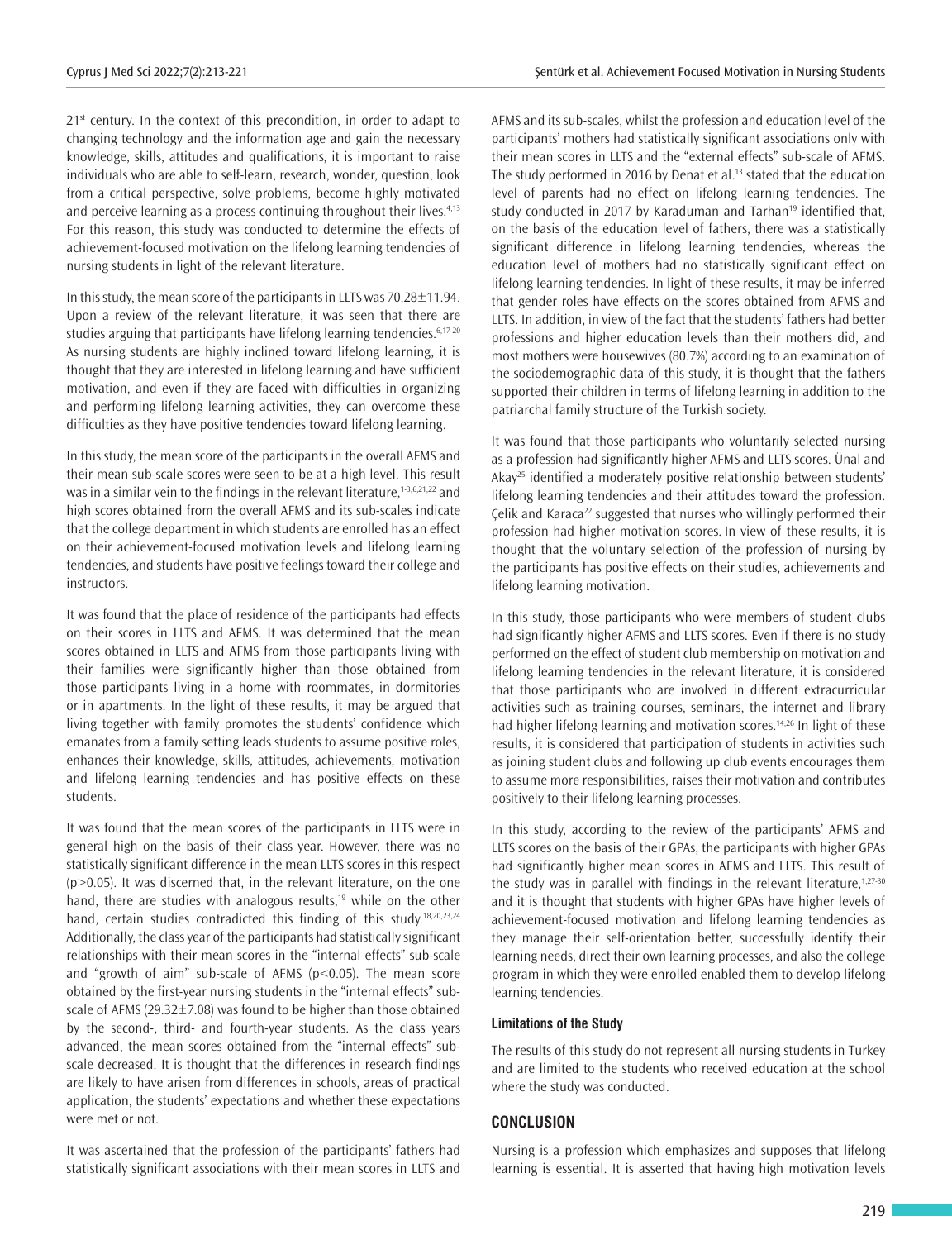and obtaining lifelong learning qualities during the college years will enable nursing students to succeed in playing effective roles in healthy individual/societal transformations, obtaining different perspectives towards health problems and enhancing the quality of solutions.<sup>4,13,14</sup>

With this study, it was found that the nursing students had high levels of achievement-focused motivation and life-long learning tendencies. Moreover, it was identified that the nursing students' levels of achievement-focused motivation had an effect on their lifelong learning tendencies, and as the levels of achievementfocused motivation increased, lifelong learning tendencies were also enhanced. It was determined that certain variables such as the place of residence, father's profession, mother's profession, voluntary selection of the profession, membership to student clubs and GPA affected the achievement-focused motivation and lifelong learning tendency scores.

In light of these results, "orientation seminars" should be organized in order to raise the motivation levels of students, who have started and will continue to have their academic careers away from their families, and to promote their adaptation to the new educational setting. With a view to exchanging learnt knowledge and skills and raising motivation, during trainings on nursing skills, an inter-class coaching system may be implemented by prioritizing the concepts of "being a guiding light" and "helping". In order to ensure that students can internalize the profession of nursing better and enhance their lifelong learning tendencies, "professional career days" which host leading figures of the profession should be organized. Education on how students can access lifelong learning resources (internet, library, seminar, convention, conference, training course, student club membership and so on) should be provided to students in order to promote their motivation and accomplishments in university settings, and systems and settings to which they would have easy access should be created. Elective courses that will motivate and support students' lifelong learning should be added to the curriculum by instructors, and also educational methods that will enable students to take responsibility should be developed by lecturers interactively with students. In order to identify the weaknesses of students with low GPAs and raise their levels of achievement-oriented motivation, meetings should be scheduled with their advisors.

# **ACKNOWLEDGEMENTS**

The authors would like to thank all the participants.

## **MAIN POINTS**

- Lifelong learning is important for nursing staff who spend a long time with patients, as well as providing health service delivery.
- Success in the professional life is related to academic success during the university years, lifelong learning and motivation.
- It was observed that as the success-oriented motivation of the nursing students increases, they tend towards lifelong learning.
- It is thought that strategies developed by nursing schools to promote lifelong learning and raise motivation will raise the education quality and enhance the quality of healthcare services offered to patients.

#### **ETHICS**

**Ethics Committee Approval:** Before data collection, Ethics committee approval was gained from the Ethics Committee of Non-Interventional

Clinical Studies of Burdur Mehmet Akif Ersoy University (decision number: GO 2019/36, date: 06.02.2019).

**Informed Consent:** The written consents of the students who participated in the study were obtained after reading an informed consent text.

**Peer-review:** Externally peer-reviewed.

#### **Authorship Contributions**

Concept: S.Ş., B.K., A.Y.K., Design: S.Ş., B.K., A.Y.K., Supervision: S.Ş., B.K., A.Y.K., Data Collection and/or Processing: S.Ş., B.K., Analysis and/ or Interpretation: S.Ş., A.Y.K., Literature Search: S.Ş., B.K., A.Y.K., Writing: S.Ş., B.K., A.Y.K., Critical Reviews: S.Ş., B.K., A.Y.K.

#### **DISCLOSURES**

**Conflict of Interest:** The authors declared no potential conflicts of interest with respect to the research, authorship and/or publication of this article.

**Financial Disclosure:** The authors did not receive any financial support in conducting this study.

#### **REFERENCES**

- 1. Radi MS. Baccalaureate nursing students motivation for attending university and its relationship with their academic achievement. Int J Educ Res. 2013; 1(7): 1-12.
- 2. Ergin A, Karataş H. Achievement-oriented motivation levels of university students. Hacettepe University J Educ. 2018; 33(4): 868-87.
- 3. Özcan D, Kaya FA. Determining the success-oriented motivations of gifted and non-gifted students. Kastamonu Education Journal. 2017; 25(6): 2357- 68.
- 4. Şenyuva E. Lifelong learning in nursing: perceptions and realities. Florence Nightingale J Nurs. 2013; 21(1): 69-75.
- 5. Gencel İE. Öğretmen Adaylarının Yaşam Boyu Öğrenme Yeterliliklerine Yönelik Algıları. Eğitim ve Bilim Dergisi. 2013; 38: 237-46.
- 6. Gürdoğan A. Measurement levels of higher vocational school students motivation in education: the case of school in ortaca. Muğla University J Soc Sci. 2012; 28: 149-65.
- 7. Yalçın US, Özaslan Z, Şahin ŞE, Alptekin MH, Erdoğan B, Er AR. Nurse candidates' lifelong learning tendencies: a qualitative study. Gümüshane University J Health Sci. 2019; 8(1): 55-63.
- 8. Arslan ŞF. Lifelong learning tendency of paramedic students. RESSJOURNAL. 2017; 4(8): 235-43.
- 9. Qalehsari MQ, Khaghanizadeh M, Ebadi A. Lifelong learning strategies in nursing: A systematic review. Electron Physician. 2017; 9(10): 5541-50.
- 10. Osma I, Kemal FE, Radid M. Analysis of determinants and factors motivating students in higher education: case of the students of chemistry at the Ben M'sik faculty of sciences. Procedia Soc. 2015; 197: 286-91.
- 11. Odanga S. Strategies for increasing students' self-motivation. Asian Res J Arts Soc Sci. 2018; 6(4): 1-16.
- 12. Kulakçı H, Ayyıldız TK, Yıldırım N, Veren F, Topan AK. Motivational resources and problems of nursing students: vocational choice, school culture and other associated factors. J Health Nurs Manag. 2015; 2(2): 83-93.
- 13. Denat Y, Dikmen Y, Filiz YN, Başaran H. Lifelong learning tendencies in nursing students. J Hum Rhythm. 2016; 2(1): 39-45.